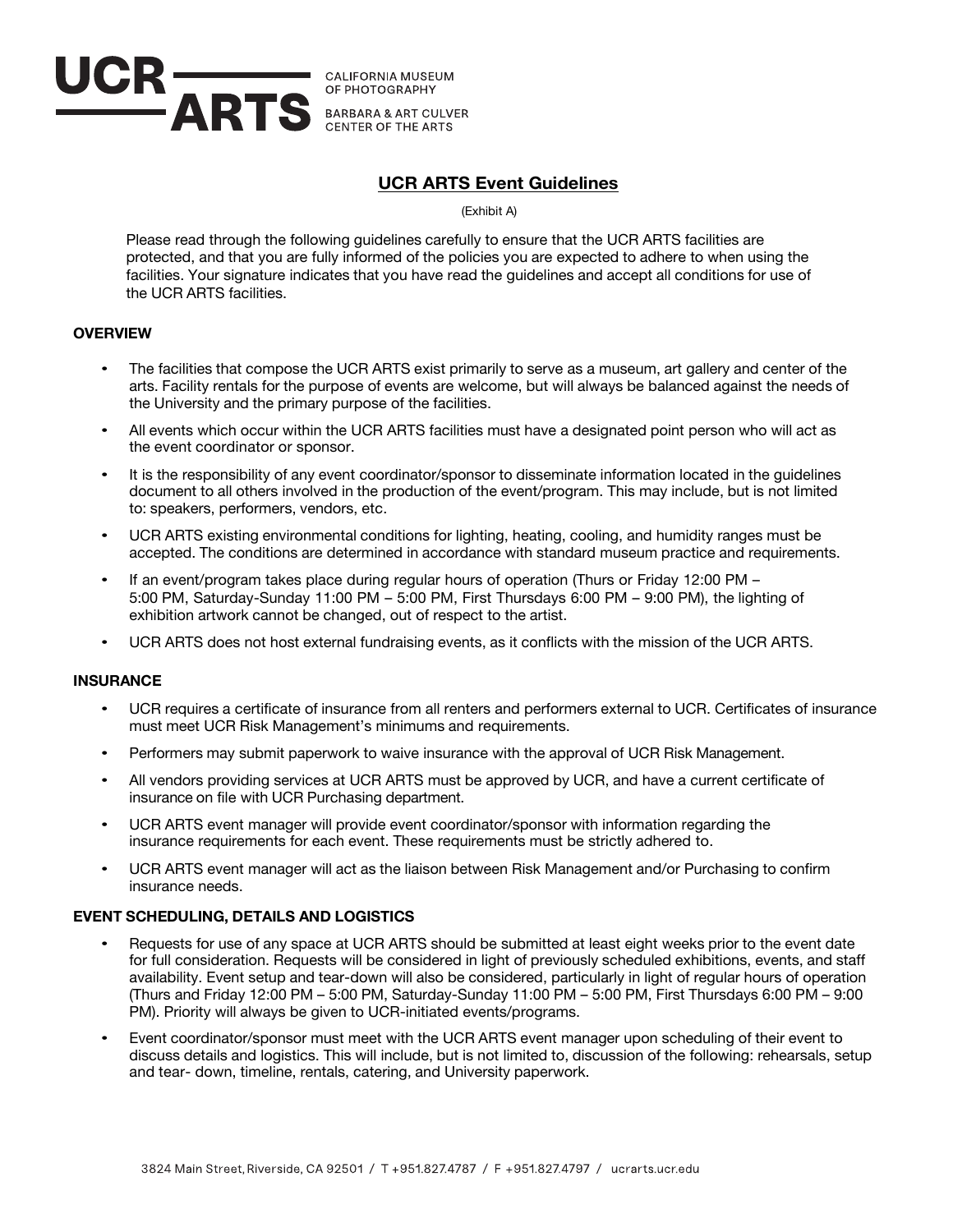

• **The event manager must approve all details and logistics, and reserves the right to deny situations not appropriate for the space.** The event manager will work with event coordinators/sponsors on alternative options, should a situation be denied. **If, during an event/program, the UCR ARTS event manager witnesses a situation not acceptable for the UCR ARTS facility, he/she reserves the right to cease the activity, and/or event as a whole.** 

# **FACILITY USE GUIDELINES**

- Maximum capacities for each UCR ARTS facility are established according to facility and setup specifics and are in accordance with Fire Marshal guidelines. Capacities must be adhered to. The UCR ARTS event manager will advise event coordinator/sponsor of the capacities.
- **No fire, open flame, lit objects, incense, sterno, hot plates, heating cabinets, or heating equipment or anything that produces smoke or steam is permitted inside UCR ARTS. Use of these objects is in direct** violation of UCR Fire Marshal policy and may result in damage to artwork if the fire prevention sprinkler **system is detonated. Use of these items will result in repayment of any damages to Artwork or the facility.**
- No objects of any kind may be attached to the walls by any means.
- Only pre-approved UCR vendors are permitted for use in UCR ARTS space. This includes, but is not limited to: furniture rentals, catering, and audiovisual support.
- Any props or set pieces brought in for an event/program must be discussed with and inventoried by the UCR ARTS event manager, prior to the event.
- Use of theatrical lighting system must be discussed with and approved by the UCR ARTS event manager in the beginning stages of planning for the event/program.
- Delivery and pickup of any rentals or materials involved in the event/program must be coordinated with and approved by the UCR ARTS event manager. At times, rentals may need to be picked up during a specific time frame that may incur additional costs to the event coordinator/sponsor from the rental company.
- The event coordinator/sponsor is responsible for loading in and loading out any materials needed for the event/program. UCR ARTS may, at its sole discretion agree to accept deliveries from vendors while client is not available, however, UCR ARTS assumes no responsibility for the correctness/completeness of the order, even if signing that items are received. Client is solely responsible for correctness and cost of any deliveries received on their behalf.
- All event supplies and equipment brought in for the event/program must be removed immediately following the event. Items may not be left overnight, unless previously agreed upon by the event coordinator and UCR ARTS Event Manager. UCR ARTS will not be held responsible for any items left behind by the event coordinator/sponsor.
- Any furniture brought in to facilitate the event/program, such as tables and chairs, must have protective (rubber/plastic/felt) padding on all points of contact with the floor. This is to prevent damage to UCR ARTS flooring. UCR ARTS reserves the right to refuse delivery of any equipment that does not meet this guideline. Client agrees that it will not hold UCR ARTS responsible should a delivery be refused, and client is financially responsible.
- Events/programs that include social dancing will require a dance floor to be rented and setup in the space, in order to ensure the floor is protected. UCR ARTS event manager will give specifications of dance floor requirements to client.
- Water activities, or activities in which water could come in contact with the floor, are prohibited.
- Special care must be taken with UCR ARTS wood flooring. Any uses outside of typical daily use (walking, standing or sitting) must be discussed with the UCR ARTS event manager. (For example: Moving heavy objects across the floor which may cause a depression.)
- The event layout must be discussed with and approved by the UCR ARTS event manager prior to the event. All fire regulation codes must be adhered to. This includes, but is not limited to, maintaining proper aisles, maintaining seating capacities and ensuring that there is proper egress in the facility. UCR ARTS event manager reserves the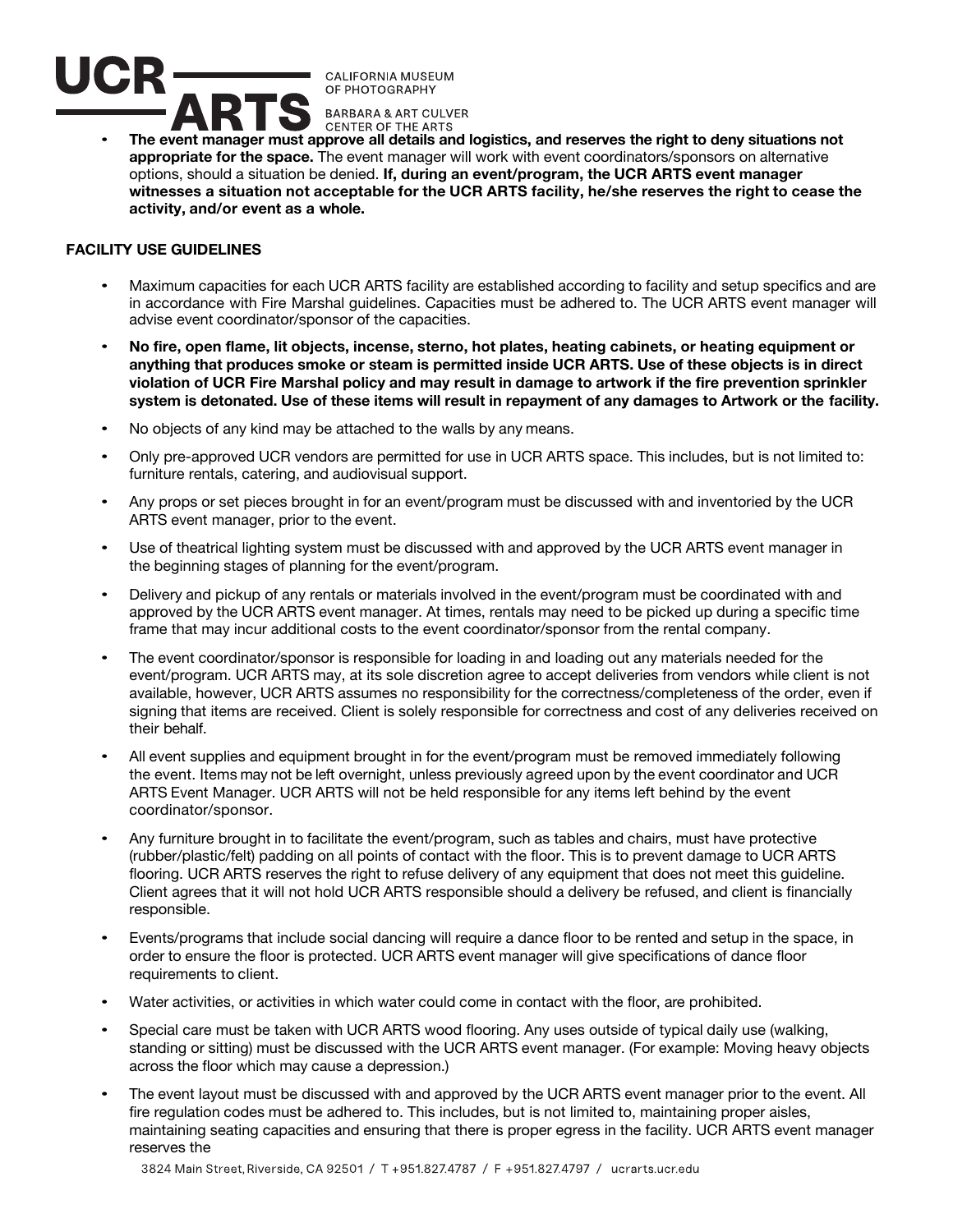

right to require Fire Marshal approval of any room set-up that is outside UCR ARTS standard sets.

- UCR ARTS can provide limited use of its staging, chair, tables, and other items like music stands, upon advance request of the event coordinator/sponsor. UCR ARTS cannot guarantee that inventory is available, unless it is confirmed by UCR ARTS event manager in writing at least one week in advance.
- Following your event, UCR ARTS staff may determine that routine cleaning and maintenance is inadequate to return premises to its prior condition, special maintenance/custodial services will be contracted by UCR ARTS, and will be billed to the event coordinator/sponsor.
- If your event/program is multi-day, additional custodial needs may be required, and will be billed to the event coordinator/sponsor. This will be discussed in advance, and will be included in the quote of fees for use of the facility.
- Please note: Events on the pedestrian mall require separate negotiations for a city permit. Obtaining a city permit is the responsibility of the event coordinator/sponsor.

## **CATERING**

- All vendors, including caterers, must be approved vendors with UCR. Under no circumstances will vendors be allowed on premises that are not approved through UCR.
- Event coordinator/sponsor may prefer to use UCR's in-house catering provider, Citrus Grove Catering, for their event. The UCR ARTS event manager can provide contact information for these arrangements.
- Any caterer event coordinator/sponsor may elect, must be discussed with the UCR ARTS event manager. The event coordinator/sponsor will be required to provide the event manager with their catering contact's name and phone number.
- There may be times when catering will not be permitted in the space, due to an exhibition or the artwork present. This is necessary for the UCR ARTS' adherence to the artist or lending institution's requirements, and cannot be violated.
- Under no circumstances will beverage containers, paper goods, plates, or dishes be placed near or upon any exhibition artwork, video or computer equipment, or exhibition furnishing.
- Cooking is not permitted inside the UCR ARTS facility. UCR ARTS does not have a kitchen or preparation facility available. Caterers must supply all necessary catering equipment and supplies.
- All food items, dishes, and trash must be removed following the conclusion of an event. **Under no circumstances may food, dishes, or trash be left overnight at the UCR ARTS for any reason.**
- Food and drink may not be permitted in certain UCR ARTS facilities. The UCR ARTS event manager will advise event coordinator/sponsor of restrictions.

### **ALCOHOL/ALCOHOL SERVICE**

- The event coordinator/sponsor must disclose to the UCR ARTS event manager whether or not there will be alcohol served at or as a part of their event/program. This should happen as early in the planning/coordinating process as possible.
- Arrangements required in order to receive a UCR alcohol permit for an event/program will take a **minimum of 30 business days**. If the event coordinator/sponsor does not notify the UCR ARTS event manager of alcohol service within that time constraint, alcohol will not be permitted.
- **UCR ARTS event manager will consult with University risk management for all alcohol-related items. The event coordinator/sponsor must adhere to all University alcohol policies, as well as those of the Department of Alcoholic Beverage Control (ABC).**